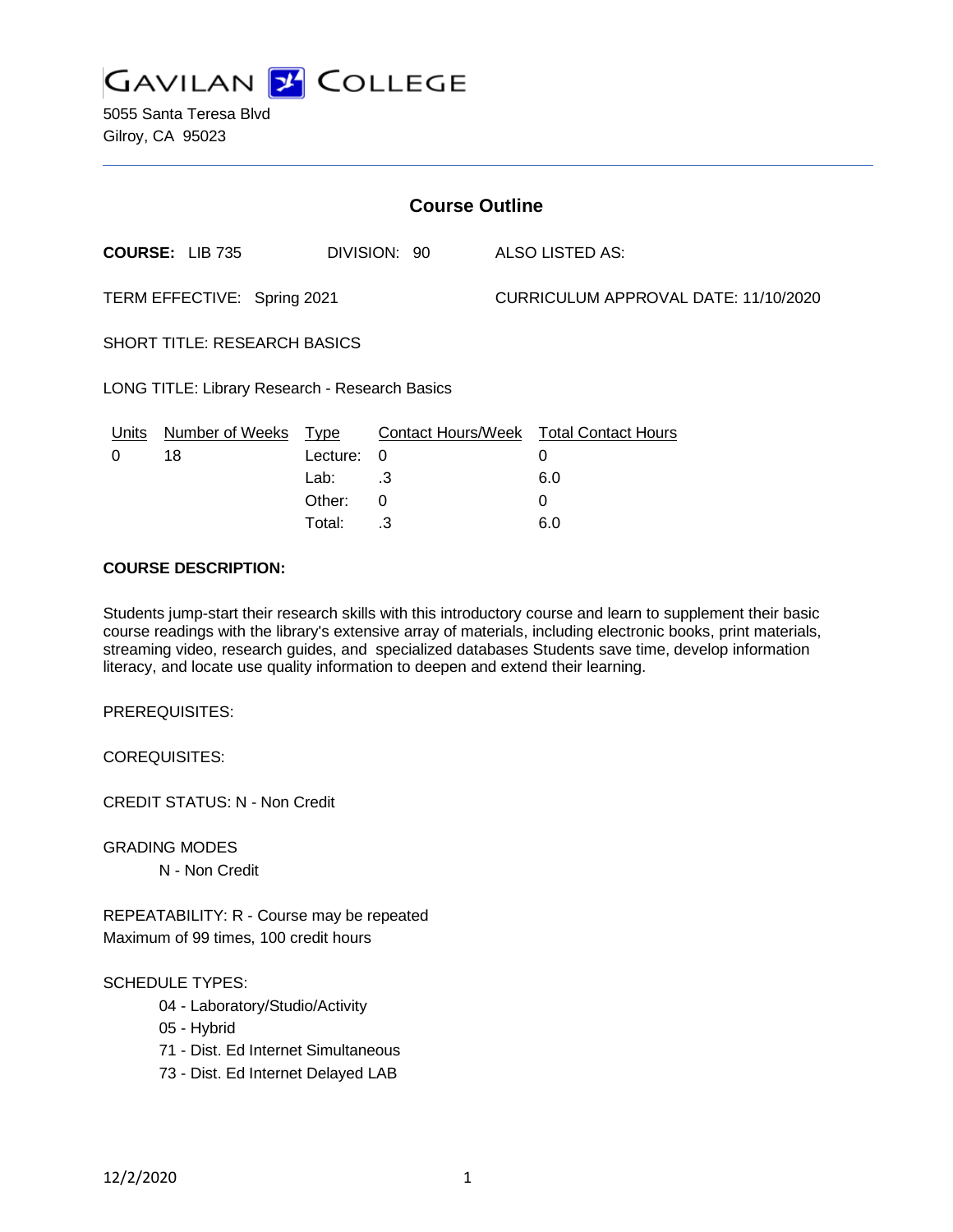## **STUDENT LEARNING OUTCOMES:**

By the end of this course, a student should:

1. Students will demonstrate an awareness of the variety of library resources and their locations, and choose from among a variety of library resources to best address specific research topics.

2. Students will use library software tools to demonstrate a process of strategic search that includes identifying keywords, modifying a search based on results, and refining a search by concept, resource type, and other basic limiters.

### **CONTENT, STUDENT PERFORMANCE OBJECTIVES, OUT-OF-CLASS ASSIGNMENTS**

Curriculum Approval Date: 11/10/2020

2 hours:

Overview of types of research materials and what kinds of resources are most useful and appropriate at different stages of the research process.

2 hours:

Evaluation of resources-not only for authority and credibility, but for appropriateness at different stages of the research process. Includes background-building resources, differences between magazines and academic journals, and choosing the most appropriate kind of resource at specific stages of the research process.

2 hours:

Strategic search. Students learn and practice a process in which they modify searches based on results and narrow or broaden the search applying a range of options, including limiting by subject terms, publications dates, and resource types.

### **METHODS OF INSTRUCTION:**

Online learning modules. Students work their way through a series of modules designed to orient them to library resources, access those resources, and to learn and practice basic strategies for academic search.

## **METHODS OF EVALUATION:**

Problem-solving assignments Percent of total grade: 35.00 % 25 % to 35 % Skill demonstrations Percent of total grade: 20.00 % 10 % to 15 % Objective examinations Percent of total grade: 45.00 % 35 % to 45 % Multiple Choice True/False

### **REPRESENTATIVE TEXTBOOKS:**

None.

All learning resources will be provided by instructor at no charge to students.